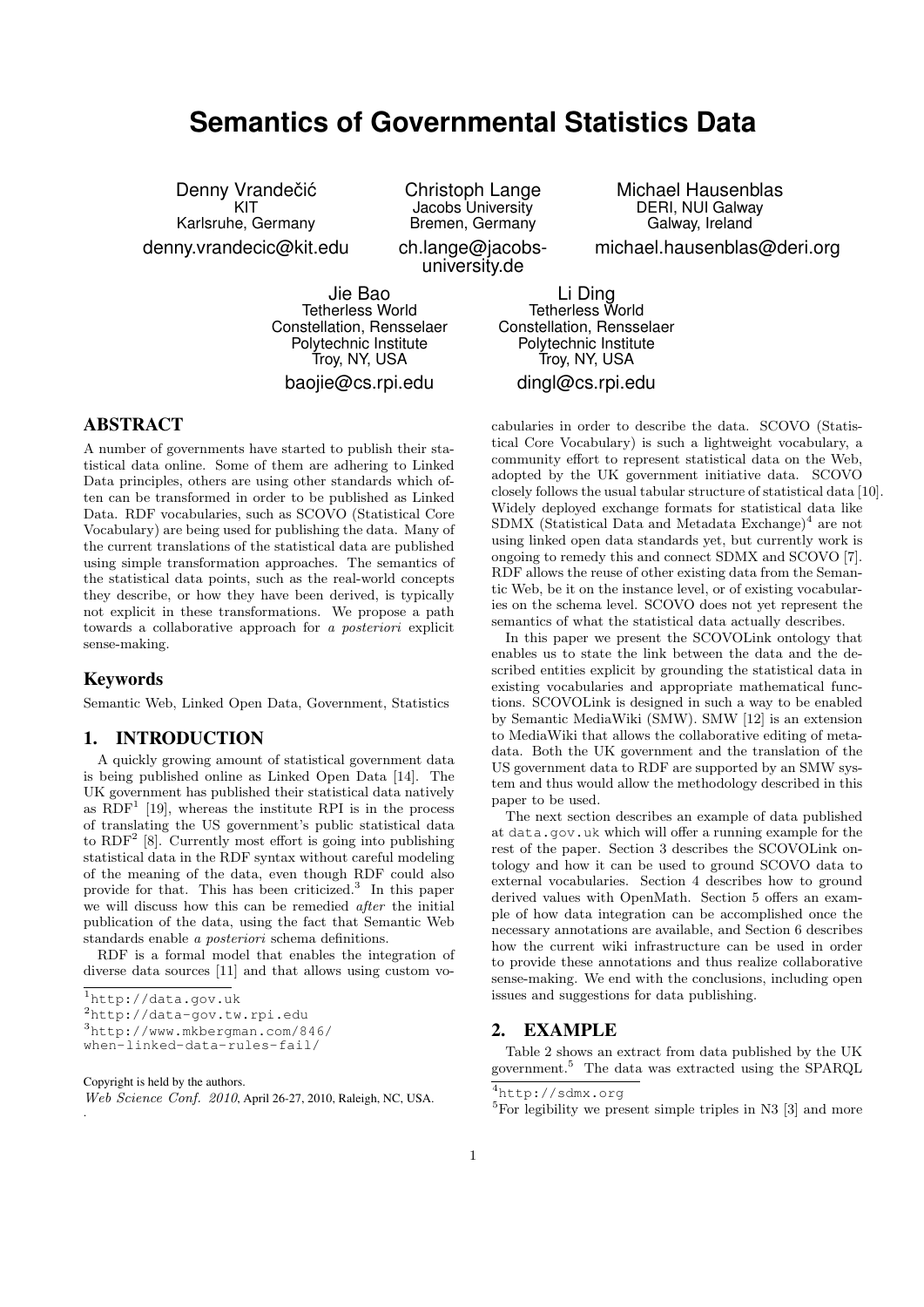| Area $\setminus$ Year | 2007   | 2008  |
|-----------------------|--------|-------|
| Norfolk               | 14,888 | 9.038 |
| Isle of Wight         | 606.   | 693   |

Table 1: Number of geese in the given counties.

```
ahs:EG74 scv:dimension env:norfolk ;
  scv:dimension env:year-2007 ;
  scv:dimension env:geese ;
  rdf:value "14888"ˆˆxsd:decimal ;
  scv:dataset ahs2:livestock .
ahs:EH74 scv:dimension env:norfolk ;
  scv:dimension env:year-2008 ;
  scv:dimension env:geese ;
  rdf:value "9038"ˆˆxsd:decimal ;
  scv:dataset ahs2:livestock .
ahs:EG100 scv:dimension env:isle-of-wight ;
  scv:dimension env:year-2007 ;
  scv:dimension env:geese ;
  rdf:value "606"ˆˆxsd:decimal ;
  scv:dataset ahs2:livestock .
ahs:EH100 scv:dimension env:isle-of-wight ;
  scv:dimension env:year-2008 ;
  scv:dimension env:geese ;
  rdf:value "693"ˆˆxsd:decimal ;
  scv:dataset ahs2:livestock .
```
#### Table 2: RDF describing Table 1.

endpoint of the data.gov.uk website. Table 1 displays the data in a tabular form, as human readers would usually read it.

The RDF describes the table and its content. We see four items (representing the four cells), each with three dimensions (representing the two dimensions of the table and that the table is about geese; the RDF data also includes further animals) and the connection of the items with a dataset (i. e. the table).<sup>6</sup>

As human readers we understand that two of the dimensions point to a region and to a time respectively, and that the item provides the number of geese. A machine can render the data in a range of charts if it understands SCOVO, offering powerful methods to slice and dice along the dimensions of the dataset. But currently there is no way to describe what the datasets and their items actually mean, thus hindering automatic integration of different datasets (e. g. with the US dataset, as will be discussed in Section 5).

The above example uses only scv:dimension to define the dimensions. This has the drawback of possibly requiring an exploding number of instances for the dimension values. For example, imagine a statistic about migration, stating the number of residents moving from one area to another. In this case we have two dimensions that are areas, i. e. we may choose to state that both are of the type env:local-authority in our example. But in this case it would be not possible anymore to discern the direction of the migration flow. SCOVO requires the publisher to introduce a new dimension type for the values, like env:to-local-authority, and completely duplicate all instances within that dimension.

Instead we suggest to introduce subproperties of the property scv:dimension (an approach also suggested by [7]).

For the example in Table 1 we would introduce the following three dimension properties, one for each dimension of the table:

- ahs:region for the region where the count was performed (the y-axis in the table)
- ahs:year for the year when the count was performed (x-axis in the table)
- ahs:animal for the animal that was counted (not displayed in the table)

We can automatically translate the above example into using the new, more specific properties by applying the following SPARQL query and adding the result to the original dataset (we only give one example for brevity, the other properties are analogous). Note that this semantics cannot be expressed by an OWL axiom.

```
CONSTRUCT { ?item ahs:region ?area }
WHERE {
  ?item scv:dimension ?area .
  ?area rdf:type env:local-authority .
}
```
In the end, the following triples will be added (only given for one of the items, the others are analogous).

```
ahs:EG74 ahs:region env:norfolk ;
 ahs:year env:year-2007 ;
 ahs:animal env:geese .
```
We will use this enriched ontology for further annotation.

## 3. THE SCOVOLINK ONTOLOGY

We propose to extend SCOVO with SCOVOLink (s1), a vocabulary enabling the connection of the SCOVO-described datasets with external vocabularies. This improves discoverability, reusability, and semantic integrability. This allows us, for example, to perform more complex data analysis automatically. The following is an example of the description of the above dataset.

```
ahs2:livestock rdf:type sl:CountDataset .
ahs2:livestock sl:counts dbpedia:Animal .
ahs2:livestock sl:numberOfDimensions "3"^^xsd:int .
ahs2:livestock sl:georegionDimension ahs:region .
ahs2:livestock sl:timepointDimension ahs:time .
ahs2:livestock sl:entitytypeDimension ahs:animal .
```
SCOVOLink additionally offers a small vocabulary for mathematical or statistical functions used to obtain original data points (e. g., defining the items in the above dataset as the count of certain livestock in a geographic area, as seen above) or to compute derived data points (e. g., the change in geese density over the years, see Section 4). SCOVOLink extends the SCOVO representation of statistical data by grounding the description of the datasets in existing, established vocabularies.

The meaning of the property sl:numberOfDimensions can be formalized with the following axiom:

#### **EquivalentClasses**(

```
DataHasValue(sl:numberOfDimensions "3"ˆˆxsd:int)
 ObjectExactCardinality(scv:dimension "3"ˆˆxsd:int)
)
```
This axiom allows to ensure completeness when constructing the class description in the next step (see also the SPARQL

complex OWL axioms in OWL 2 Functional Syntax [17]. <sup>6</sup>All namespaces are given at the end of the paper in Table 8.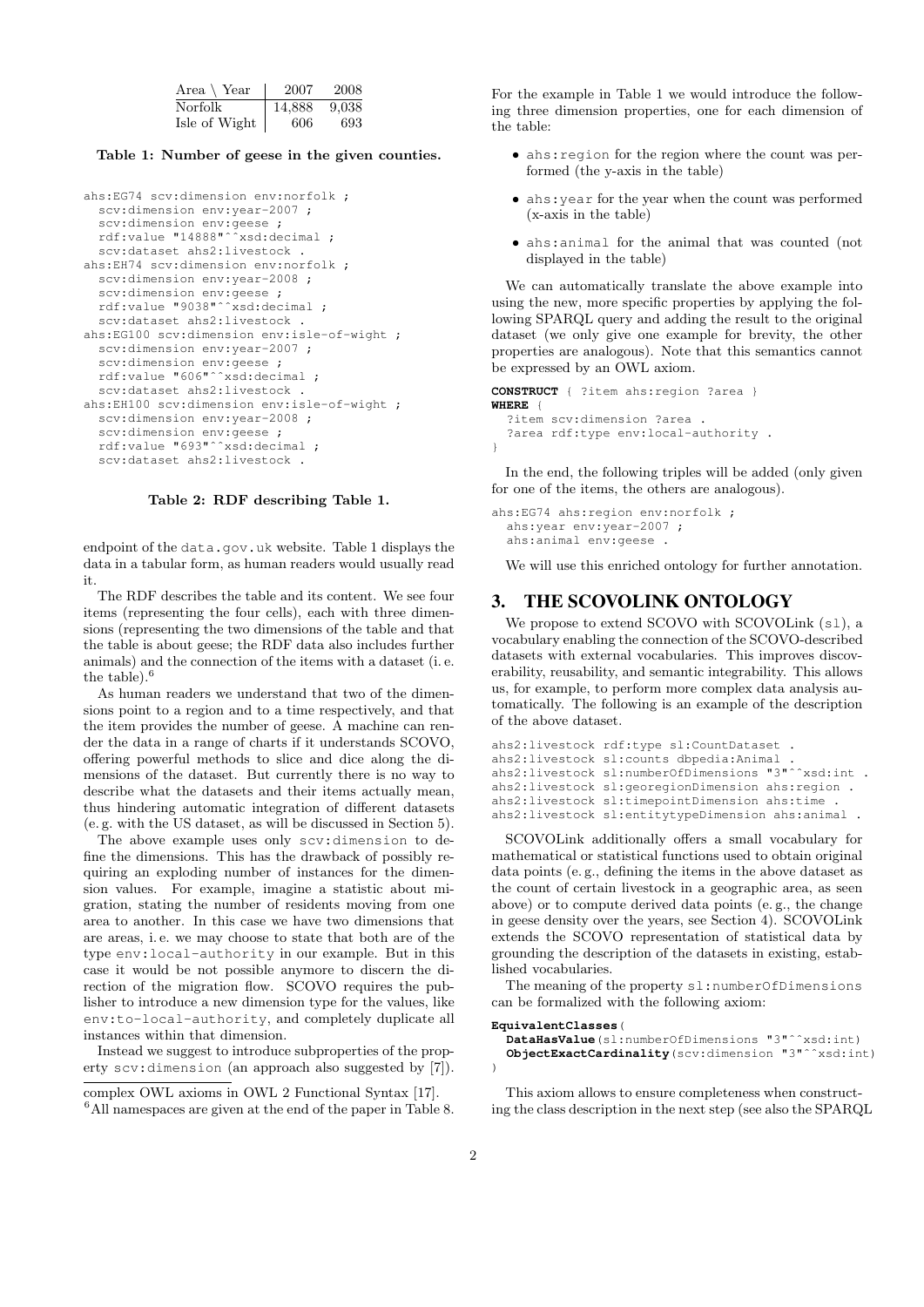query in Table 7). As can be seen in the triples of the above example, we rely on the OWL 2 feature called punning that allows us to reuse names of entities of one ontological type (class, property, individual) also for other types, e. g. using the property name ahs:time as an instance name.

Whereas SCOVOLink merely contains the terms, offering a light-weight ontology to annotate SCOVO datasets, we also define the formal semantics of the terms here (but not in OWL, since it is not possible to express the complete semantics in OWL). Here we give a rough sketch of the formal semantics. We do not expect these axioms to be reasoned with, but rather to be used as a reference either to answer discussions on the meaning of the ontologies, or for ontology discovery, matching and alignment tasks. We will now take a closer look at the description of sl:CountDataset, a subclass of scv:Dataset.

First we introduce the property sl:classCardinality. Analogously to owl:cardinality on properties we define sl:classCardinality for classes, stating how many different individuals instantiate the given class. An example:

```
ex:EUCountry sl:classCardinality "27"^^xsd:int .
```
This states that the class ex:EUCountry has exactly 27 instances that are different from each other. If we know of less, we know that the knowledge is not complete; if we know of more, we know that some of them have to be referring to the same individual; otherwise we have an inconsistency.<sup>7</sup>

Now we need to construct the actual class description that is being counted. This is a conjunction of atoms being constituted by the counted class (connected to the scv:Dataset by the sl:counts property) and a description for each scv:dimension, determined by the actual scv:dimension and its value for each single scv:Item. Note that the counted class may be a complex class description itself. This description can be generated automatically out of the SCO-VOLink metadata. In our example above, the class description for the upper left value would be:

```
ObjectUnionOf(
  dbpedia:Animal
  ObjectHasValue(ex:livesIn ahs:norfolk)
  ObjectHasValue(ex:inYear ahs:year-2007)
  ObjectHasValue(ex:species ahs:geese)
\lambda
```
Now using the sl:classCardinality property we can state that this class description has the class cardinality given by the statistical data (i. e., in this case 14,888). This way the formal semantics of the given statistic are exactly defined and can be grounded in external vocabulary terms.

## 4. DERIVED VALUES

Having shown how to ground original data points in existing vocabularies using SCOVOLink, we will now study how to ground derived data points. Derived data points are computed from original data points or from other derived data points using mathematical functions. Making this information explicit gives access to computational services, such as deriving new values from existing data points, or verifying existing derivations, as will be shown below.

## 4.1 Units of measure

The original data points studied so far are counts. For measurements, such as the area of a country or the age of a person (or a goose), we additionally need to represent the unit of measurement. Applications of units often involve computation: a dataset about livestock might contain areas in square meters, but a Canadian goose studying it might be more familiar with acres. An abundance of non-standard unit vocabularies exist.<sup>8</sup> Some of them specialize on making conversions computable, whereas others aim at covering as many units as possible, including customary ones. While these two goals do not exclude each other conceptually, there is currently no one-size-fits-all solution. Therefore, we only demonstrate two extreme cases and suggest how to unify them, and leave the remaining work to an OASIS Technical Committee for developing a standard ontology for "quantities, systems of measurement units, and base dimensions for use across multiple industries" that has recently been formed.<sup>9</sup>

The QUDT ontology (Quantities, Units, Dimensions and Data  $Tvpes$ <sup>10</sup> is oriented towards information retrieval rather than computation. It links hundreds of units to their corresponding DBpedia resources but on the other hand only comes with few conversion rules. Computation-oriented unit ontologies usually cover fewer units and do not link them to other datasets. They usually decompose derived, compound, and prefixed units into basic units; for example, they would define a square kilometer as the square of 1000 meters. By that same mechanism they facilitate the definition of new units as required. Well-designed examples of that family of ontologies comprise the SysML QUDV ontology (Quantities, Units, Dimensions and Values),  $^{11}$  the SWEET ontologies (Semantic Web for Earth and Environmental Terminol- $\log y$ ,<sup>12</sup> and the OpenMath unit content dictionaries [20] – listed in decreasing order of the number of terms and, at the same time, ascending order of suitability for computation. We will take a close look on the OpenMath language in the following sections.

## 4.2 Ontologies for Mathematical Functions

As an example, consider geese density, which is defined as the ratio of geese and area, or the mean number of geese per county. The SWEET ontologies used in Table 3 contain several mathematical concepts, including arithmetic operators and statistical functions. The ontology allows for modeling the derivations of the two example data points mentioned before. Comparing the second to the first example shows the limits of SWEET: The input sequence for a statistical operation cannot be decomposed into elements, i. e. original data points. Moreover, SWEET only defines that the mean is a statistical operation, but it cannot define how it is computed. It is safe to assume wide availability of libraries that know how to compute a mean, but two problems remain:

1. Neither SWEET nor any other RDF-based ontology is

```
8See http://ontolog.cim3.net/cgi-bin/wiki.pl?
UoM for a summary
```

```
9http://www.oasis-open.org/committees/tc_
home.php?wg_abbrev=quomos
```

```
10http://www.qudt.org/
```

```
11http://www.omgwiki.org/OMGSysML/doku.php?
```

```
id=sysml-qudv:qudv_owl
```
<sup>7</sup>Class cardinality can be expressed in OWL indirectly by using the ObjectOneOf construct, i. e.

 $C$  classCardinality  $n$ 

would be semantically equivalent to

 $\texttt{EquivalentClasses}(C \texttt{ObjectOneOf}(i_1 \ldots i_n))$ .

<sup>12</sup>http://sweet.jpl.nasa.gov/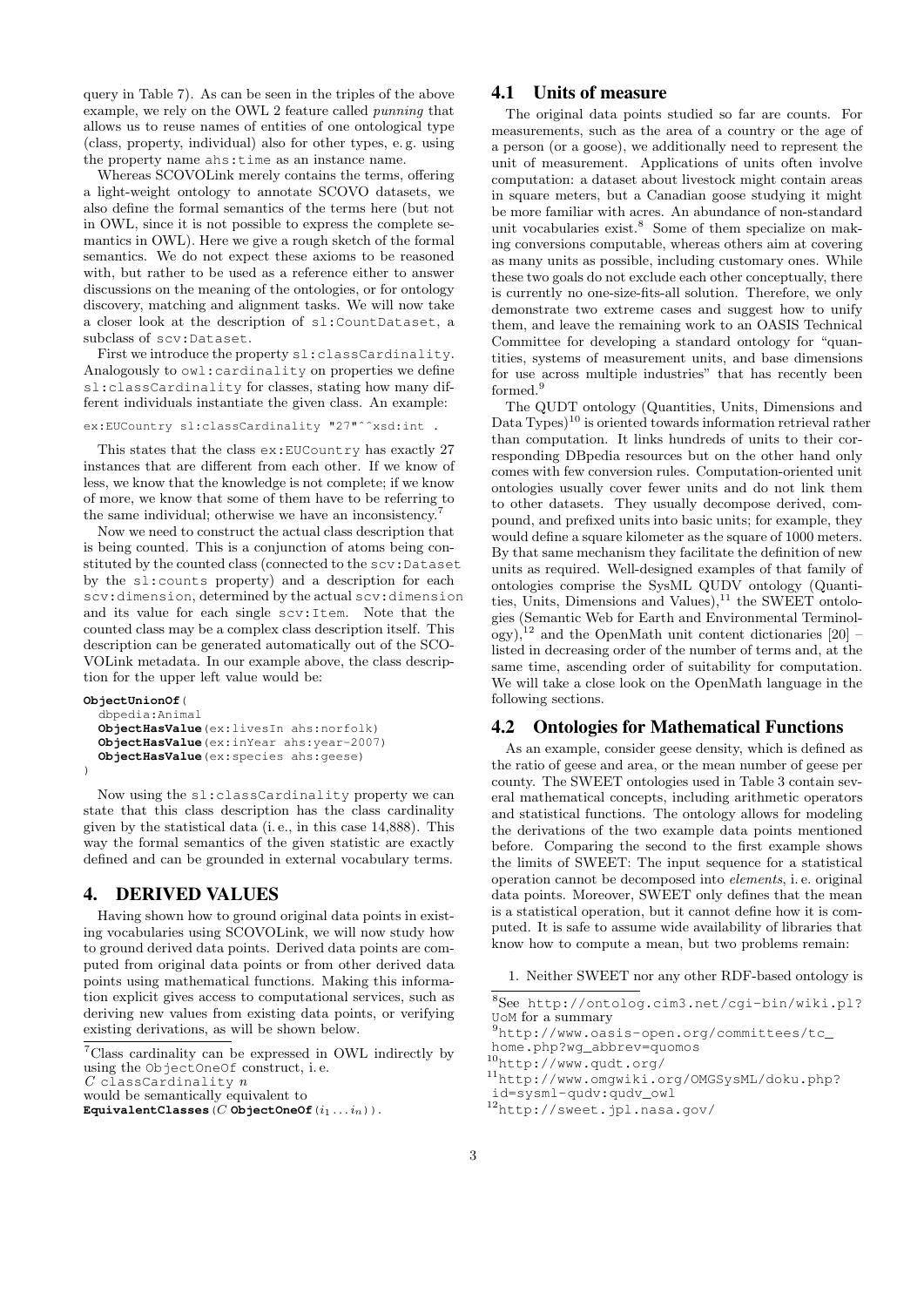```
# read: There is a division operation,
# whose operands are ...
[] a oper:Division ;
  # the original data points:
  # Goose population of Norfolk (see above)
 oper:hasFirstOperand ahs:EH74 ;
  # Area of Norfolk
 oper:hasSecondOperand area:norfolk ;
  # the derived data point
 oper:hasOutput ex:geese-density-norfolk .
[] a stat:Mean ;
  # the original data points: a sequence that
  # cannot be defined more closely in SWEET
  # here: the absolute goose population
  # count per county
 oper:hasInput ahs:geese-per-county ;
```
## Table 3: Computational Semantics of Data Points using SWEET

# the derived data point

oper:hasOutput ahs:geese-average .

widely recognized as a standard vocabulary of mathematical operations. Therefore, we would have to hardcode the mapping of stat:Mean to the mean function from a mathematical library in our application.

2. There are many less common derived values around. Consider the Human Development Index (HDI) of a country.<sup>13</sup> Assuming that four auxiliary data points have already been computed  $(LE = \text{life } \text{expectancy})$ index,  $ALI =$  adult literacy index,  $GEI =$  gross enrollment index, and  $GDP =$  an index computed from the gross domestic product per capita at purchasing power parity, all normalized to a scale between 0 and 1), the *HDI* is defined as  $\frac{1}{3}(LE + \frac{2}{3}ALI + \frac{1}{3}GEI + GDP)$ . With SWEET, one would not be able to express more than that the HDI is some mathematical operation.

## 4.3 Defining Functions and their Computation in OpenMath

This is where OpenMath comes into play  $[18]$ .<sup>14</sup> Open-Math is an XML-based language for exchanging mathematical expressions across applications – originally and still primarily between computer algebra systems and automated theorem provers, but also educational software and scientific publishing. In the mathematical domain, it is widely recognized as a standard. OpenMath comes with its own lightweight ontology language and a number of standard ontology modules (Content Dictionaries) containing descriptions of common mathematical symbols: operators, functions, constants, sets, etc. Additional content dictionaries have been developed by the community. The s\_data1 con-

```
13http://en.wikipedia.org/wiki/Human_
```

```
Development_Index
```

```
<CD xmlns="http://www.openmath.org/OpenMathCD">
  <CDBase>http://www.openmath.org/cd</CDBase>
  <CDName>s_data1</CDName>
  <CDStatus>official</CDStatus>
  ...
  <Description>This CD holds the definitions of the
    basic statistical functions used on sample data.
    ...</Description>
  <CDDefinition xml:id="mean">
    <Name>mean</Name>
    <Role>application</Role>
    <Description>This symbol represents an n-ary
      function denoting the mean of its arguments.
      That is, their sum divided by their number.
    </Description>
    <FMP>
      <!-- This is OpenMath for
            mean({l_1, ..., l_n}) = \frac{l_1 + ... + l_n}{n},where L = \{l_1, \ldots, l_n\} is a list -->
      <OMOBJ xmlns="http://www.openmath.org/OpenMath"
       version="2.0"
       cdbase="http://www.openmath.org/cd">
         <OMA>
         \langle!-- A = application of an
                  operator to arguments -->
           <!-- the equality relation, here being
                definitional equality -->
           <OMS cd="relation1" name="eq"/>
           \langle !-- S = symbol -->
           <OMA>
             <OMS cd="fns2" name="apply_to_list"/>
             <OMS cd="s_data1" name="mean"/>
             <OMV name="L"/>
             \langle!-- V = variable -->
           </OMA>
           <OMA>
             <OMS cd="arith1" name="divide"/>
             <OMA>
               <OMS cd="fns2" name="apply_to_list"/>
               <OMS cd="arith1" name="plus"/>
               <OMV name="L"/>
             </OMA>
             <OMA>
               <OMS cd="set1" name="size"/>
               <OMV name="L"/>
             </OMA>
           </OMA>
        </OMA>
      </OMOBJ>
    </FMP>
    ...
  </CDDefinition>
  ...
</CD>
```

```
Table 4: Definition of the mean function.
```
tent dictionary is part of the OpenMath standard; it defines the mean function as shown in Table 4.

The URI of such an OpenMath symbol is constructed by concatenating the base URI, the name of the content dictionary and the name of the symbol, resulting in http: //www.openmath.org/cd/s\_data1#mean in our example [5]. Thus, given the information that ahs:geese-average has been computed from ahs:geese-per-county using the sdata:mean function, a mathematical application has two choices:

1. If there is a mapping from sdata:mean to a built-in

<sup>14</sup>Whenever we say "OpenMath" in this paper, we could equally say "Content MathML 3". Content MathML is the semantic sublanguage of the W3C MathML language [1]. In the upcoming version 3, the semantics of Content MathML will be aligned with OpenMath. Both languages will continue to exist, as two syntaxes for the same formal semantics. OpenMath, however, has a stronger history in computation, and so far there are few computational applications that support Content MathML.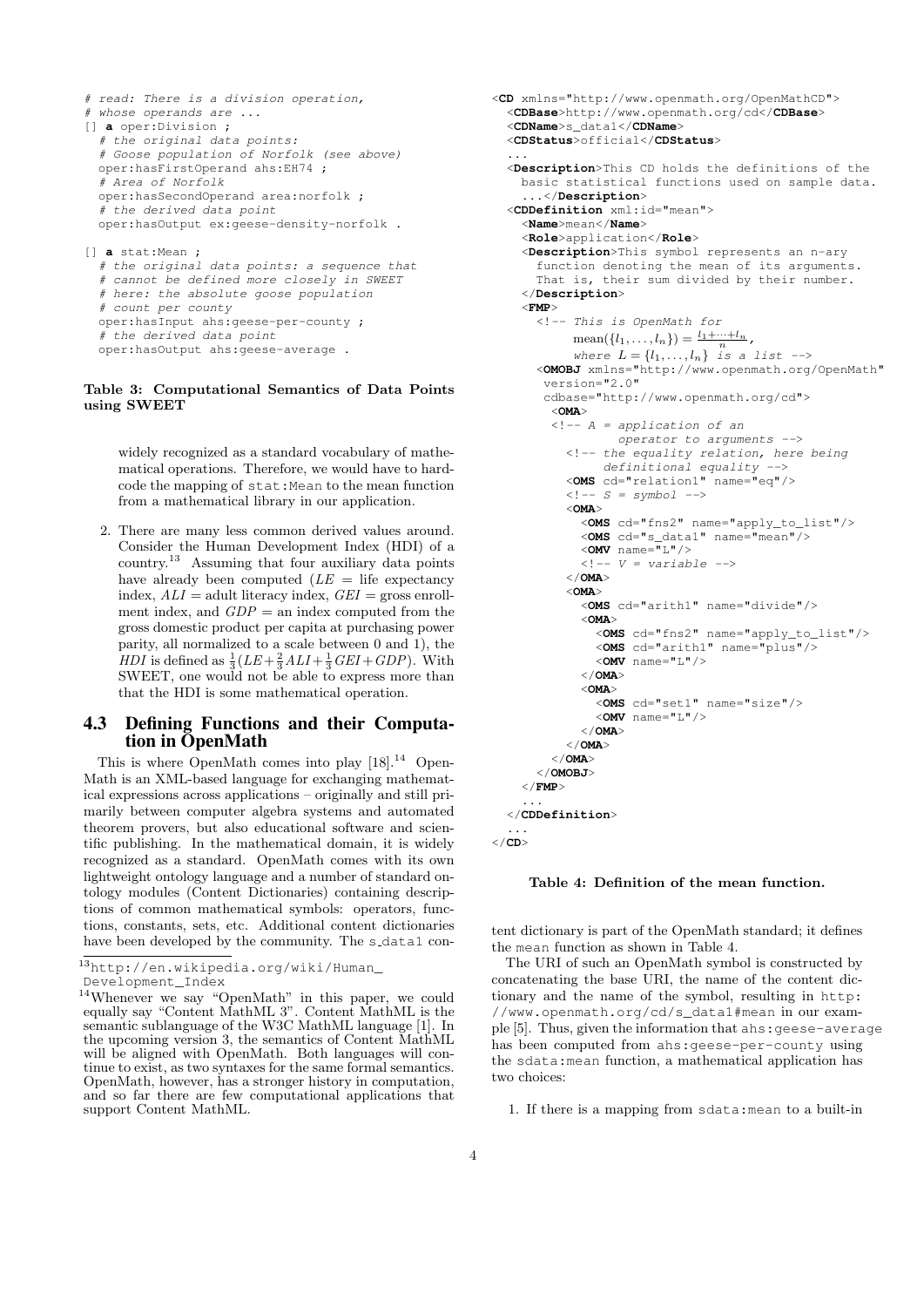mean function, it can directly perform the computation. For many common computer algebra systems such mappings – called  $phrasebooks$  – between their native language and OpenMath have been provided.

2. If there is either no phrasebook mapping for sdata:mean, or if the application does not have a built-in mean function, but if the application understands the Open-Math content dictionary language, it can reduce the mean function to more elementary functions.

It can generally be assumed that, if there are OpenMath phrasebooks for a particular mathematical application, they support a large subset the official content dictionaries that are part of the OpenMath standard.

So far, there is no content dictionary supplying the abovementioned definition of the HDI. Therefore, we have written our own one, which defines the ex:hdi function as well as functions to compute the auxiliary data points. For enabling mathematical applications to communicate with each other, OpenMath specifies a protocol for negotiating the set of content dictionaries and symbols that they support.

A web service infrastructure for OpenMath-aware computation services exists. A simple HTTP interface that accepts OpenMath expressions and evaluates them in Mathematica has been developed by the MathDox team [16, 6]. There have also been various attempts at designing a unified infrastructure for symbolic computation that completely abstracts from the underlying systems and their native languages; SCIEnce (Symbolic Computation Infrastructure for Europe [9]) is the most recent one. SCSCP, the Symbolic Computation Software Composability Protocol, enables mathematical applications to exchange expressions, request calculations to be made, and store and retrieve remote objects. SCSCP libraries have so far been provided for a number of computer algebra systems. Additionally, there are Java libraries, as well as SOAP and REST interfaces giving access to SCSCP-aware applications.

## 4.4 Connecting OpenMath and RDF

We have said that OpenMath symbols have URIs, but how exactly will we reproduce the listing in Table 3 using OpenMath? From Table 4 it is clear that OpenMath is not immediately compatible to RDF. A straightforward representation of mathematical expressions in RDF has been proposed earlier for the related Content MathML language [15], but this idea has not been taken up in practice. We see mainly two reasons for that:

- 1. Mathematical expressions are ordered n-ary trees. The order of elements in a set and arguments to an operator often matters, and the number of elements that a set can have or arguments that an operator takes is often not limited to a fixed number (which would allow for addressing them by named relations).  $n$ -ary constructs and order require auxiliary structures in the triple-oriented RDF, which do not go well along with RDF-based reasoning and querying.
- 2. RDF-based querying and reasoning is usually confined to decidable subsets of first order logic, such as description logic or Horn rules. Symbolic computation in computer algebra systems and automated theorem provers usually relies on more complex foundations.

Therefore, mathematical applications usually do not support RDF-based knowledge representations.

Therefore, we refrain from expressing the full mathematical semantics of statistical data in RDF. We leave part of it in OpenMath and instead show how to connect both worlds by grounding RDF vocabulary terms in OpenMath via the mutual use of URIs.

SCOVOLink has a small set of properties for modeling mathematical operations as references to OpenMath symbols and for passing arguments into them. The design is inspired by SWEET. We assume the mathematical operations to be defined in OpenMath, and computations to be performed by OpenMath-aware mathematical services. That results in the following SCOVOLink/OpenMath reimplementation of the listing in Table 3, plus the HDI example mentioned above:

```
ex:geese-density-norfolk sl:computedFrom [
  sl:function arith:divide ;
  sl:arguments
    [ sl:argPosition "1"ˆˆxsd:int ;
      sl:argName "dividend" ;
      sl:argValue ahs:EH74 ]
    [ sl:argPosition "2"ˆˆxsd:int ;
      sl:argName "divisor" ;
      sl:argValue area:norfolk ]
] .
ahs:geese-mean sl:computedFrom [
  sl:function sdata:mean ;
  sl:arguments
    [ sl:argValue ahs:EH01 ] ,
    [ sl:argValue ahs:EH02 ]
    [ sl:argValue ahs:EH03 ] ,
    ...
] .
ex:HDI-Germany sl:computedFrom [
  sl:function ex:hdi ;
  sl:arguments
    [ sl:argName "LE" ;
      sl:argValue ex:LE-Germany ] ,
    [ sl:argName "ALI" ;
      sl:argValue ex:ALI-Germany ] ,
    [ sl:argName "GEI" ;
      sl:argValue ex:GEI-Germany 1
    [ sl:argName "GDP" ;
      sl:argValue ex:GDP-Germany ]
] .
```
Now we have to specify how a SCOVOLink-aware application can use this information for verifying or recomputing data points. A function call has to be translated from RDF to an OpenMath expression, before it can be sent to a mathematical service for evaluation. OpenMath usually represents operations as the application (OMA) of an operator or function symbol (OMS) to some number of arguments. In the SCOVOLink setting, the arguments are numbers. For each data point that is referenced as the sl:argValue of an argument of the function call, we obtain its rdf:value. We map xsd:int values to OpenMath integers (OMI) and xsd:decimal and any other representation of real numbers to OpenMath floating-point numbers (OMF).<sup>15</sup>

<sup>15</sup>OpenMath only has one datatype for double precision floating-point numbers built into the language. Additional datatypes can be introduced by defining new constructor symbols in content dictionaries. This has been done, e. g., for complex numbers, but it should also be done for XML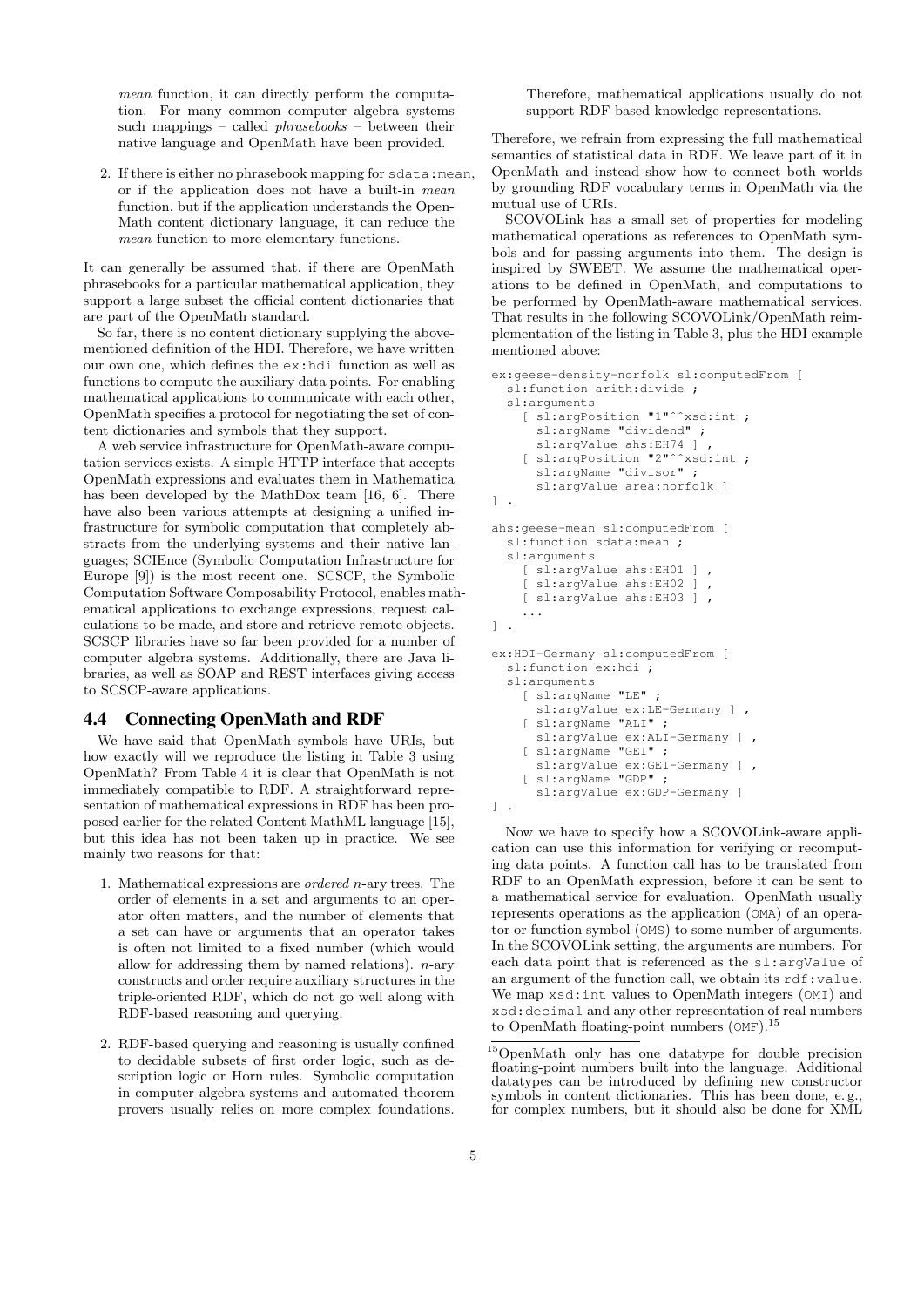```
curl -o - -H "Content-type: text/plain" ←
 -d "<OMOBJ xmlns='http://www.openmath.org/OpenMath' version='2.0' cdbase='http://www.openmath.org/cd'>←-
  <OMA>←-
    <OMS cd='arith1' name='divide'/>←-
    <OMI>14888</OMI> <!-- the goose population of Norfolk -->←-
    \leqOMI>5371</OMI> <!-- the area of Norfolk in km^2 -->←
  </OMA></OMOBJ>" http://mathdox.org/phrasebook/mathematica/eval_openmath_native
```
#### Table 5: Sending an OpenMath Expression to Mathematica for Evaluation, via an HTTP Frontend

Listing 5 shows the OpenMath translation of the first operation and how it is evaluated using Mathematica and the MathDox HTTP interface<sup>16</sup>. The arith:divide operator takes two arguments, first the dividend, second the divisor. We indicate this order by numeric position properties. OpenMath expressions always assume a fixed order of arguments. In this example, the names of the arguments merely improve readability but have no meaning for the translation to OpenMath. In the second example, the mathematical operation works on a set; therefore, the order of arguments does not matter. The OpenMath output has the same structure as in the first example and is omitted for brevity. The third example exclusively relies on named arguments. This is possible when the OpenMath definition has a fixed number of arguments with distinct names. This is the case with our hdi symbol. The left hand side of its definition looks as follows:

```
<OMA>
  <OMS cd="relation1" name="eq"/>
  \langle OMA\rangle \langle | |- left hand side -<OMS cdbase="http://www.example.org"
      cd="hdi" name="hdi"/>
     <OMV name="LE"/>
     <OMV name="ALI"/>
     <OMV name="GEI"/>
     <OMV name="GDP"/>
  </OMA>
  <!-- right hand side:
         \frac{1}{3}(LE + \frac{2}{3}ALI + \frac{1}{3}GEI + GDP) -->
</OMA>
```
Note the difference to listing 4: The sdata:mean function takes an arbitrary number of arguments; therefore, it is defined implicitly, using the auxiliary fns2#apply\_to\_list operator, which applies a function to a list of arguments. Thus, to get the order of the arguments for hdi right when mapping from RDF to OpenMath, we have to look into the content dictionary. Assuming that the content dictionary has been published as linked  $data^{17}$ , we can do so by dereferencing the URI ex:hdi and requesting content in the application/openmath+xml MIME type. This gives us the OpenMath source of the definition of the hdi symbol, from which four simple XML queries determine the order of

```
data961:entry1 rdf:type twc:DataEntry ;
  rdf:value "3231"^^xsd:int;
 data961:data_item "GEESE_-_INVENTORY" ;
 data961:state "ALABAMA" ;
  data961:state_fips "1" ;
 data961:year "2007" .
```
Table 6: Number of geese in Alabama, according to dataset 961 of **data.gov**.

the four named arguments, so that we can finally construct the OpenMath expression.

## 5. DATA INTEGRATION

In Section 2 we have shown an example of publishing data about the number of geese in British counties. A dataset about the same topic for the United States also exists.<sup>18</sup> It has been partially translated to RDF. Table 6 gives an extract of the data.<sup>19</sup>

The data.gov translation to RDF does not use SCOVO, but is structurally very similar. It also uses an entity per data cell (in this case of class twc:DataEntry), and then introduces a number of properties to describe the dimensions. The current translation to RDF uses literals for the dimension values, which can be translated to entities with appropriate axioms like the following:

```
EquivalentClasses(
  DataHasValue(data961:state_fips "1")
  ObjectHasValue(twc:state twc:Alabama)
)
EquivalentClasses(
  DataHasValue(data961:data_item
               "GEESE - INVENTORY")
  ObjectHasValue(twc:type dbpedia:Goose)
)
EquivalentClasses(
  DataHasValue(data961:year "1997")
  ObjectHasValue(twc:year env:year-1997)
)
```
Furthermore we can map the ontology to the SCOVO ontology:

```
scv:Item owl:equivalentClass twc:DataEntry .
twc:year rdfs:subPropertyOf scv:dimension .
twc:state rdfs:subPropertyOf scv:dimension .
twc:type rdfs:subPropertyOf scv:dimension .
```
Note that the mapping can be done externally. Furthermore, we can use the same approach as in Section 2 to

Schema's numeric datatypes.

 $^{16}$ Here, we demonstrate the access from the command line for easy reproduction by the reader.

<sup>&</sup>lt;sup>17</sup>The standard content dictionaries of OpenMath have not yet been published as linked data but will soon be – not just as OpenMath, but also as RDF. This RDF excludes the detailed structures of mathematical expressions but makes the metadata of content dictionaries and symbols available to RDF-based clients. We have already generated RDF descriptions of all OpenMath content dictionaries, but so far they are only internally used in a semantic wiki for maintaining the content dictionaries [13].

<sup>18</sup>http://www.data.gov/tools/961/

<sup>19</sup>The complete dataset can be found at http:// data-gov.tw.rpi.edu/raw/961/data-961-00001. rdf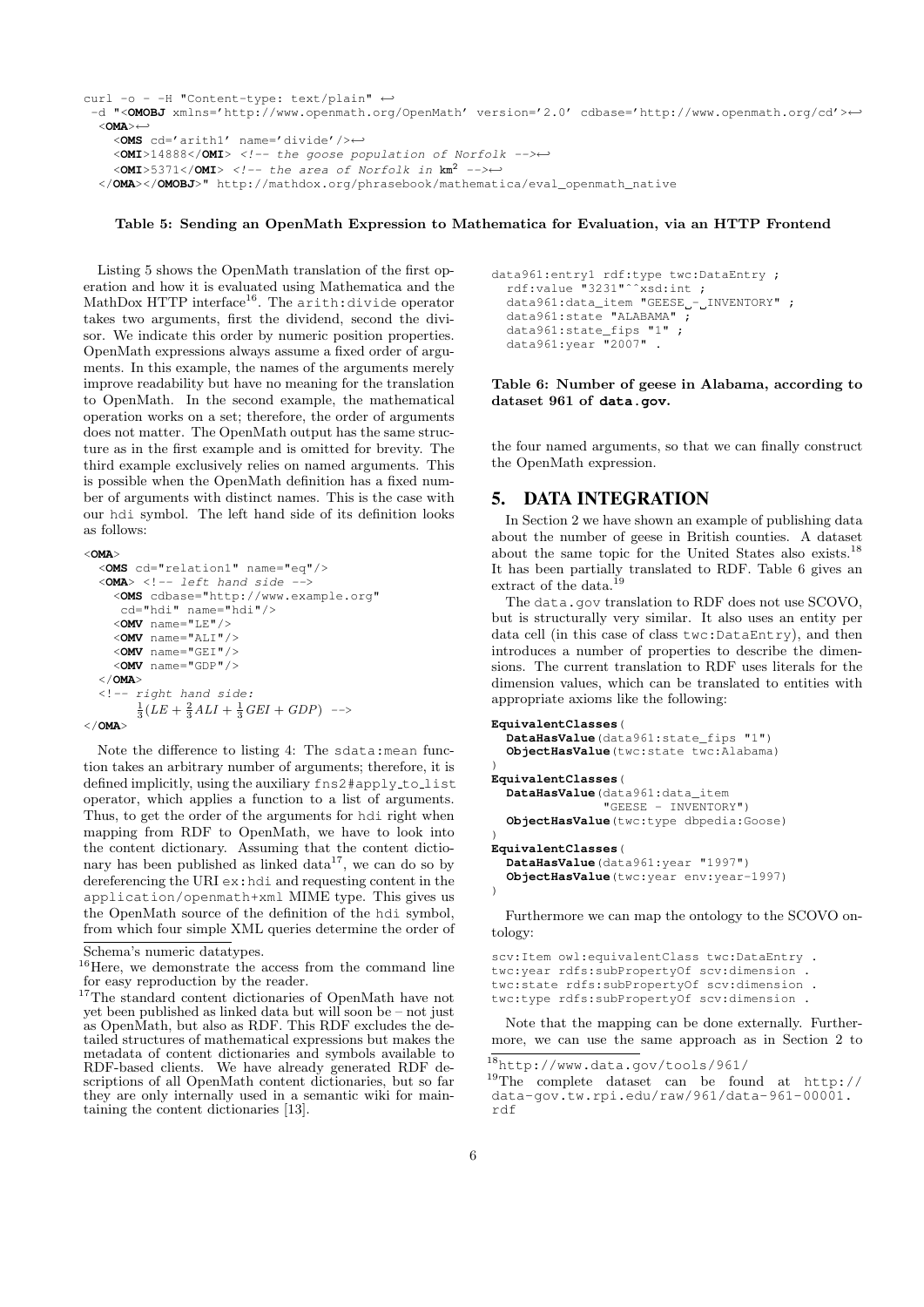```
SELECT ?area ?goosenumber
WHERE {
  ?item scv:dataset ?dataset .
  ?dataset sl:counts dbpedia:Animals .
  ?dataset sl:timepointDimension ?timeprop .
  ?dataset sl:georegionDimension ?geoprop .
  ?dataset sl:entitytypeDimension ?typeprop .
  ?dataset sl:numberOfDimensions "3"^^xsd:int .
  ?item ?geoprop ?area .
  ?item ?timeprop env:year-2007 .
  ?item ?typeprop dbpedia:Goose .
  ?item rdf:value ?goosenumber .
}
```
#### Table 7: SPARQL query over the merged dataset displaying the number of geese in 2007

annotate the dataset and thus ground the meaning of the properties in external ontologies:

```
data961:dataset sl:numberOfDimensions "3"ˆˆxsd:int .
data961:dataset sl:counts dbpedia:Animal .
data961:dataset sl:georegionDimension twc:state .
data961:dataset sl:timepointDimension twc:year .
data961:dataset sl:entitytypeDimension twc:type .
```
Assuming that both datasets – the UK dataset presented in Section 2 and the US dataset presented here – are annotated as described, we can now merge the datasets and issue a single SPARQL query to access the mashed-up data from both datasets in order to display the number of geese in 2007 in a uniform result set (see Table 7). There are two points of notice about the SPARQL query:

- we first need to select the properties representing the correct dimensions. Since both datasets use their own properties to represent dimensions (which will often be the case in automatically translated datasets), we can use the annotations in the dataset to find the matching properties
- we need to state the number of dimensions of the dataset, since otherwise we could get numbers meant to be more fine-grained items. For example, dataset 1425 of the US datasets has data about the number of geese per state per ethnicity and gender of the farm owner. If we did not explicitly state the number of dimensions, we would get all these numbers back as well, but without the additional dimensions being specified (since we did not anticipate them).

The next section will offer a possibility on how to gather the required annotations in order to enable the automatic integration of different statistical data sources published in RDF as described here.

# 6. COLLABORATIVE SENSE-MAKING

Both RPI's translation to RDF and the UK's publishing of government data are accompanied by a Semantic Media-Wiki (SMW) [12] to foster collaboration amongst the user community. The wikis can be used to describe the published datasets, and are meant for the community to offer mutual help and user-contributed documentation. But since they are semantic wikis, they can actually be used not only to describe the datasets informally, but also to provide the required formal, machine readable definitions of the used

terms in order to enable the automatic integration described in the previous section.

As we have seen in the count dataset example above, the metadata describing the dataset using the SCOVOLink ontology is comprised of simple property and class assertions with the dataset being in the subject position. This structure was chosen as it is highly suitable to be represented in an SMW instance. We can use the special property equivalent URI in SMW to map the internal entities to external URIs, and thus state their mapping to SCOVOLink and other external ontologies. This allows to add exactly the kind of metadata needed above.

The SMW contains a page for every dataset. For example, http://data-gov.tw.rpi.edu/wiki/Dataset\_961 is the wiki page for the dataset about the livestock census in the United States. So we can define the mapping here, and an external service can now reuse the mapping and provide the integration. This allows to collaboratively figure out the semantics of the datasets after publishing them on the Web. We expect this to become an interesting case study in collaborative sense-making, since the community is asked to join in annotating the meaning of the datasets.

## 7. CONCLUSIONS

Currently a lot of energy is being put in publishing government data on the Semantic Web. These published datasets are huge, but often these translations are simple and merely syntactic.

A major claim of the Semantic Web standards is that it is not required to define the schemas and models beforehand, but that it can also be provided a posteriori, after the act of publishing. In this paper we examined this claim in greater detail, showing a case study with a concrete dataset. We propose SCOVOLink, an ontology that allows to ground datasets in either external ontologies or mathematical functions. We also demonstrated its use and applicability.

We identify and suggest the following steps:

- Instead of scv:dimension more specific subproperties of it should be used. This will very practically help with aligning and reusing the datasets.
- An ontology for Units of Measurements needs to become prevalent. This is a basic and yet unresolved issue.
- OpenMath needs to connect tighter to the RDF world, and provide clean interfaces. We have outlined some possibilities for their interaction in Section 4, but regard this as merely preliminary thoughts.
- Semantic MediaWiki's current use of external vocabularies is not designed to be used collaboratively. This needs to improve in order to enable the use cases in Section 6.
- The SCOVOLink ontology needs to be further developed.
- It is unclear if collaborative a posteriori sense-making really is feasible, and what kind of community management it requires. We expect this to be an interesting case study for Web Science.

We regard all these steps as feasible and helpful for integrating government data into the growing Semantic Web.